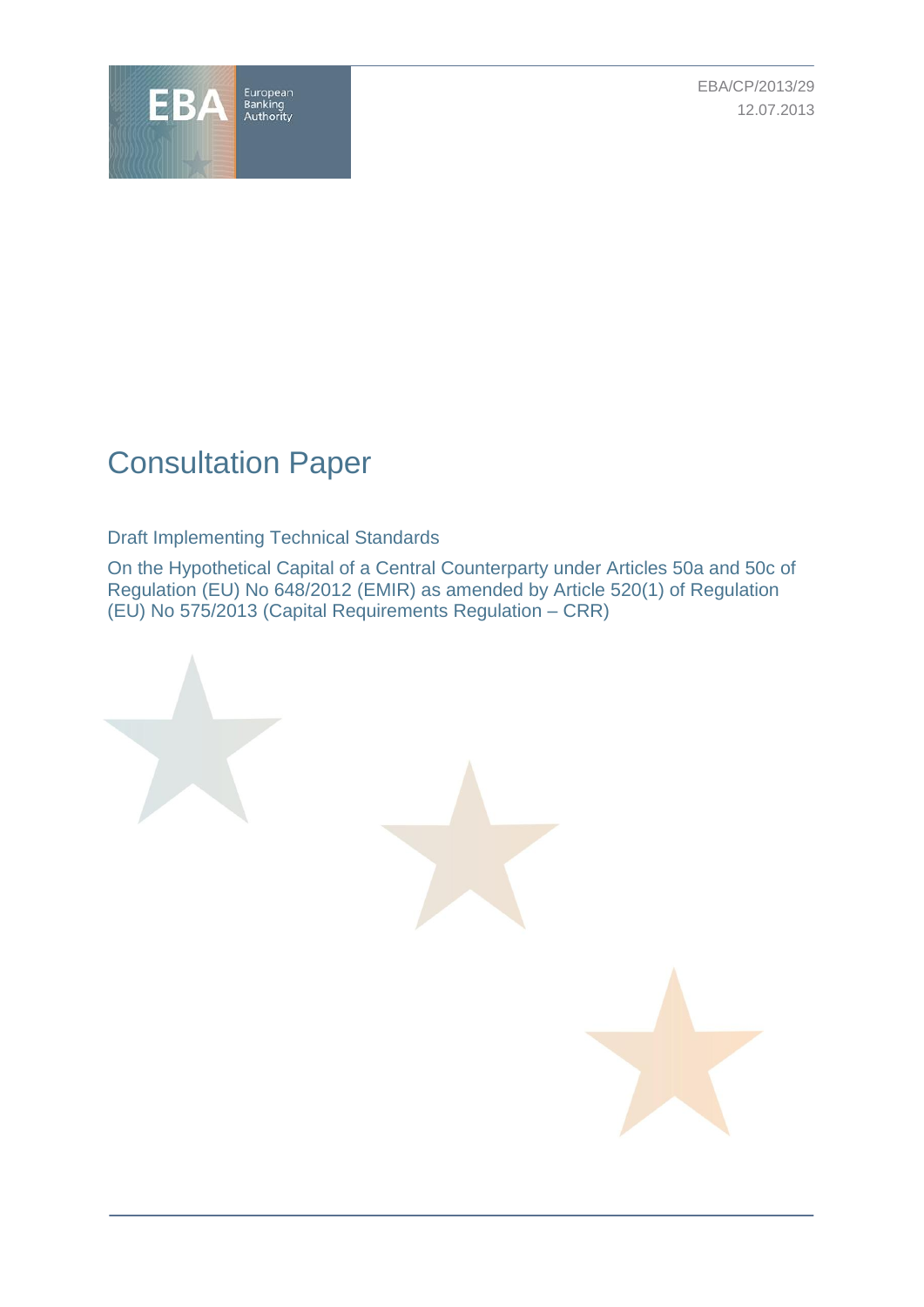Consultation Paper on Draft ITS on the Hypothetical Capital of a Central Counterparty under Articles 50a and 50c of Regulation (EU) No 648/2012 (EMIR) as amended by Article 520(1) of Regulation (EU) No 575/2013 (Capital Requirements Regulation – CRR)

## Table of contents

| $\mathbf{1}$ . | Responding to this Consultation                                                                                                                                                                                                            |                   |
|----------------|--------------------------------------------------------------------------------------------------------------------------------------------------------------------------------------------------------------------------------------------|-------------------|
| 2.             | <b>Executive Summary</b>                                                                                                                                                                                                                   | 2                 |
| 3.             | Background and rationale                                                                                                                                                                                                                   | 3                 |
| 4.             | Draft ITS on Hypothetical Capital of a Central Counterparty under<br>Articles 50a and 50c of Regulation (EU) No 648/2012 (EMIR) as amended<br>by Article 520 (1) of Regulation (EU) No 575/2013 (Capital Requirements<br>Regulation - CRR) | 4                 |
| 5.             | Accompanying documents                                                                                                                                                                                                                     | 12                |
| 5.1            | Draft Cost- Benefit Analysis / Impact Assessment                                                                                                                                                                                           | $12 \overline{ }$ |
| 5.2            | Overview of questions for Consultation                                                                                                                                                                                                     | 16                |

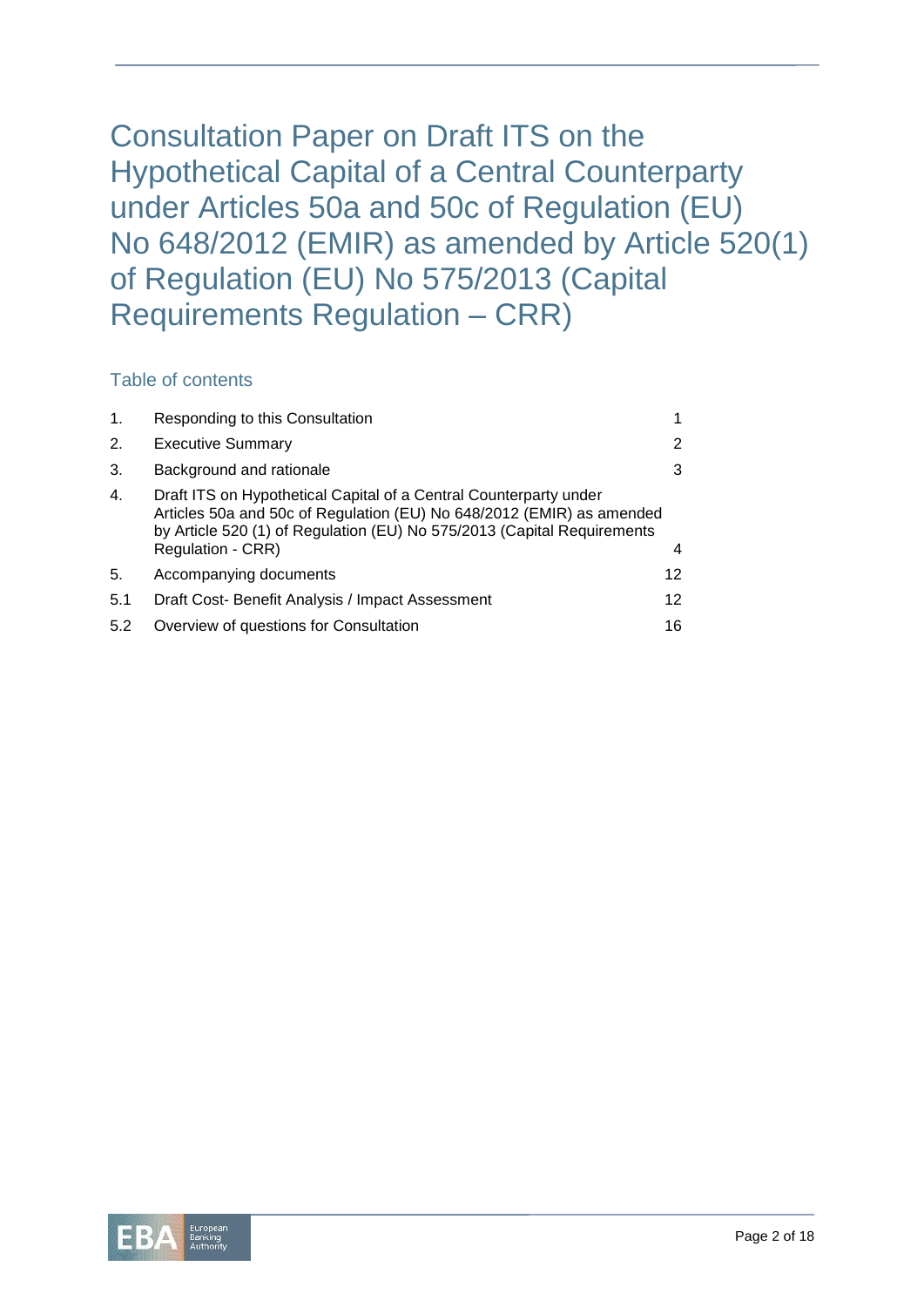# 1. Responding to this consultation

The EBA invites comments on all proposals put forward in this paper and in particular on the specific questions summarised in 5.2.

Comments are most helpful if they:

- respond to the question stated;
- indicate the specific point to which a comment relates;
- contain a clear rationale:
- provide evidence to support the views expressed/ rationale proposed; and
- describe any alternative regulatory choices the EBA should consider.

#### **Submission of responses**

To submit your comments, click on the 'send your comments' button on the consultation page by 30 September 2013. Please note that comments submitted after the deadline, or submitted by other means, may not be processed.

#### **Publication of responses**

All contributions received will be published following the close of the consultation, unless you request otherwise. Please indicate clearly and prominently in your submission any part you do not wish to be publicly disclosed. A standard confidentiality statement in an e-mail message will not be treated as a request for non-disclosure. A confidential response may be requested from us in accordance with the EBA's rules on public access to documents. We may consult you if we receive such a request. Any decision we make not to disclose the response is reviewable by the EBA's Board of Appeal and the European Ombudsman.

#### **Data protection**

Information on data protection can be found at [www.eba.europa.eu](http://www.eba.europa.eu/) under the heading 'Legal Notice'.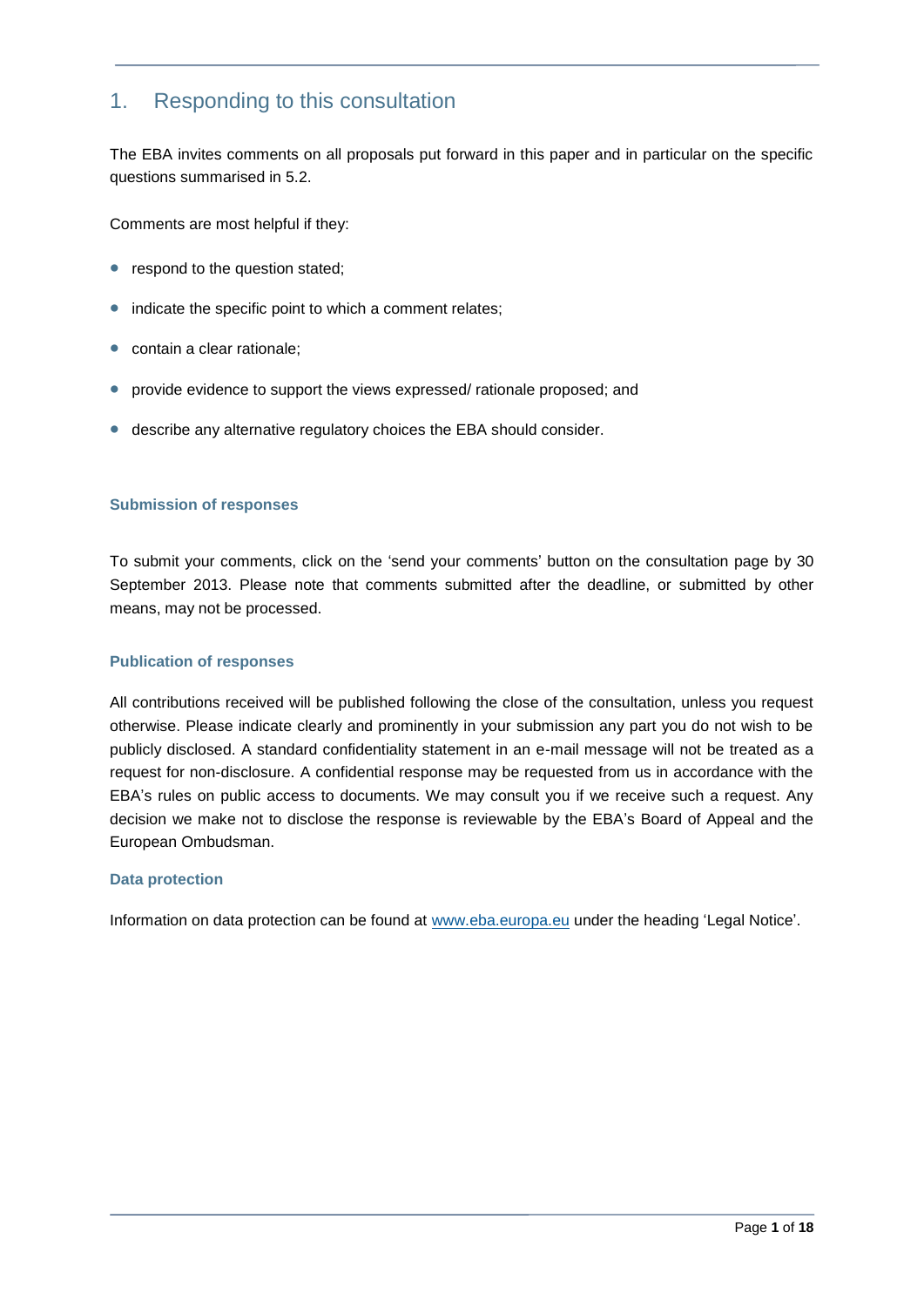# 2. Executive summary

Regulation (EU) No 575/2013 ('CRR') sets out prudential requirements for banks' exposures to central counterparties (CCPs) in Articles 300 to 311. Article 520(1) of the CRR amends Regulation (EU) 648/2012('EMIR') introducing in Title IV the new articles from 50a to 50d.

By this amendment, EMIR introduces in Article 50a '*Calculation of KCCP*' and Article 50c '*Reporting of information*' specific mandates for EBA to develop draft Implementing Technical Standards ('ITS') concerning the reporting of the hypothetical capital of a Central Counterparty (CCP).

This set of ITS is required to be delivered to the Commission by 1 January 2014.

This consultation paper puts forward draft ITS specifying a quarterly frequency and the template for the information that a CCP has to deliver to all the credit institutions and investment firms that are clearing members, as well as to the supervisory authorities competent for those clearing members.

Furthermore, the draft ITS specify the conditions under which the supervisory authorities may require to increase the frequency of reporting: when the own contribution of the CCP to the default fund is used and/or when the CCP has to access to the contributions of the non-defaulting clearing members to the default fund. In the extreme cases where a CCP has to use the default fund, the frequency of reporting is set to daily in order to keep clearing members and competent authorities updated at all times.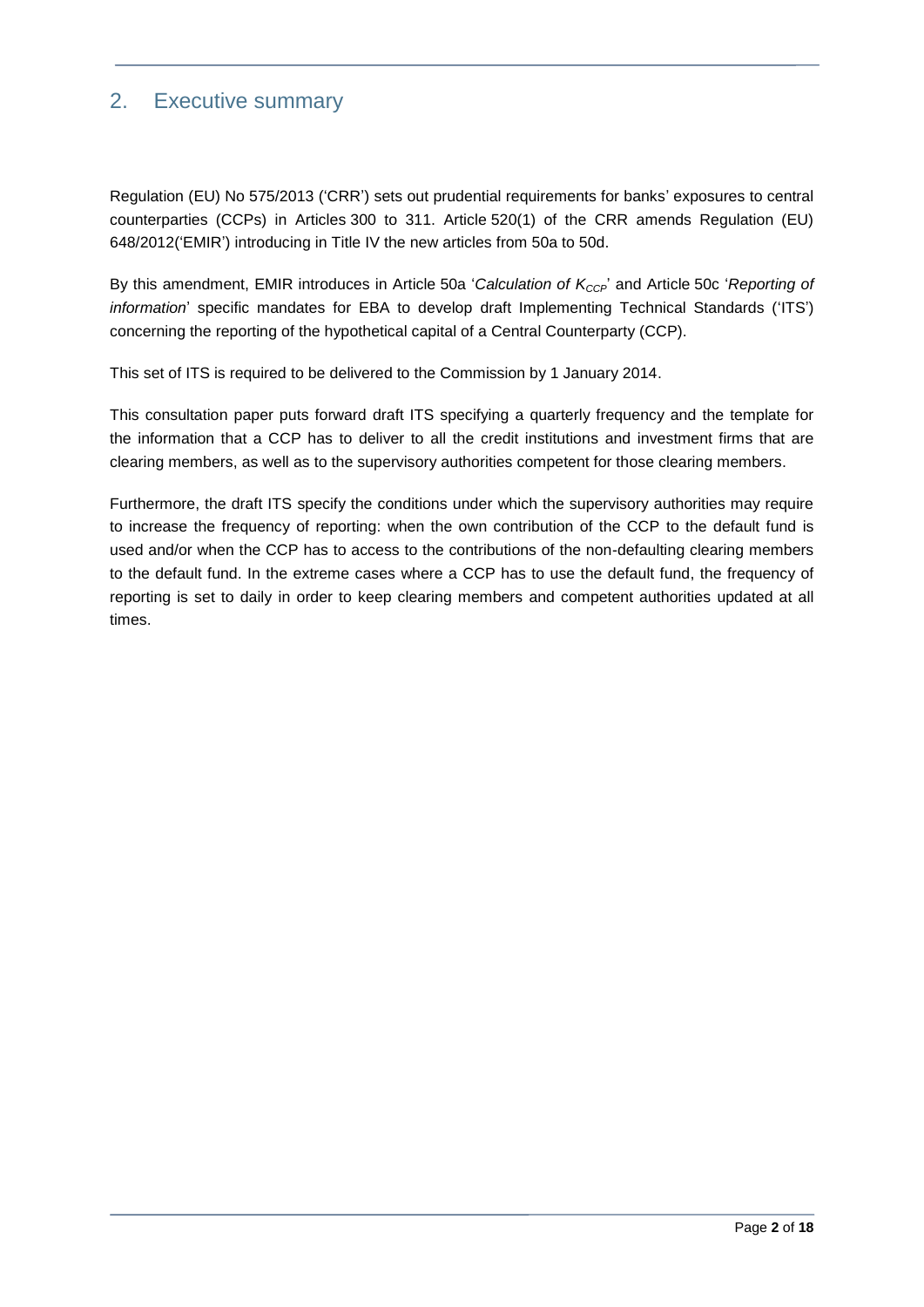# 3. Background and rationale

According to Article 50a and 50c of Regulation (EU) No 648/2012 ('EMIR'), a Central Counterparty (CCP)has to calculate its hypothetical capital and communicate it to all the credit institutions and investment firms acting as clearing members, and to their competent authorities. The clearing members can then use the hypothetical capital to calculate the own funds requirements according to Articles 300 to 311 of Regulation (EU) No 575/2013(CRR).

Article 50a(4) of the EMIR delegates powers to the EBA to draft and to the Commission to adopt ITS specifying the frequency and dates of the calculations of the information related to the hypothetical capital and the situations in which the competent authority of an institution acting as a clearing member may require higher frequencies of calculation.

Furthermore, Article 50c(3) of the amended EMIR mandates the EBA to draft ITS specifying the frequency, dates and format of the reporting and the situations in which the competent authority may require higher frequencies of reporting.

Article 50c requires at least a quarterly reporting of the information related to the hypothetical capital. Accordingly, these draft ITS require that the reporting be delivered on a quarterly basis, with the dates set coherently with the Common Reporting Framework (COREP).

According to these draft ITS, there are only two exceptions where the frequency of computation and notification can be increased: when the default contribution of the CCP is used and/or when the CCP has to access the contributions of the non-defaulting clearing members.

The losses following the default of a clearing member would, in the first instance, be covered by the initial margin and by the default fund contribution of the defaulting member itself. If these are insufficient, the losses would be covered by the CCP's own resources and by the pre-funded default fund contributions of the non-defaulting members.

Assuming that these resources were sufficient to cover all the losses, the non-defaulting member would also have to replenish its default fund contributions and the CCP would have to replenish its pre-funded own financial resources  $(^1)$ .

Since these situations can be interpreted as periods of stress for the CCP, the competent authority of the clearing members has the possibility to set a higher notification frequency. The higher frequency can be maintained until the above contributions are fully restored.

The EBA shall submit the final draft ITS to the European Commission by 1 January 2014.

l ( 1 [\) Commission Delegated Regulation \(EU\) No 153/2013 of 19 December 2012 supplementing Regulation \(EU\)](http://eur-lex.europa.eu/JOHtml.do?uri=OJ:L:2013:052:SOM:EN:HTML)  [No 648/2012 of the European Parliament and of the Council with regard to regulatory technical standards on](http://eur-lex.europa.eu/JOHtml.do?uri=OJ:L:2013:052:SOM:EN:HTML) requirements [for central counterparties.](http://eur-lex.europa.eu/JOHtml.do?uri=OJ:L:2013:052:SOM:EN:HTML)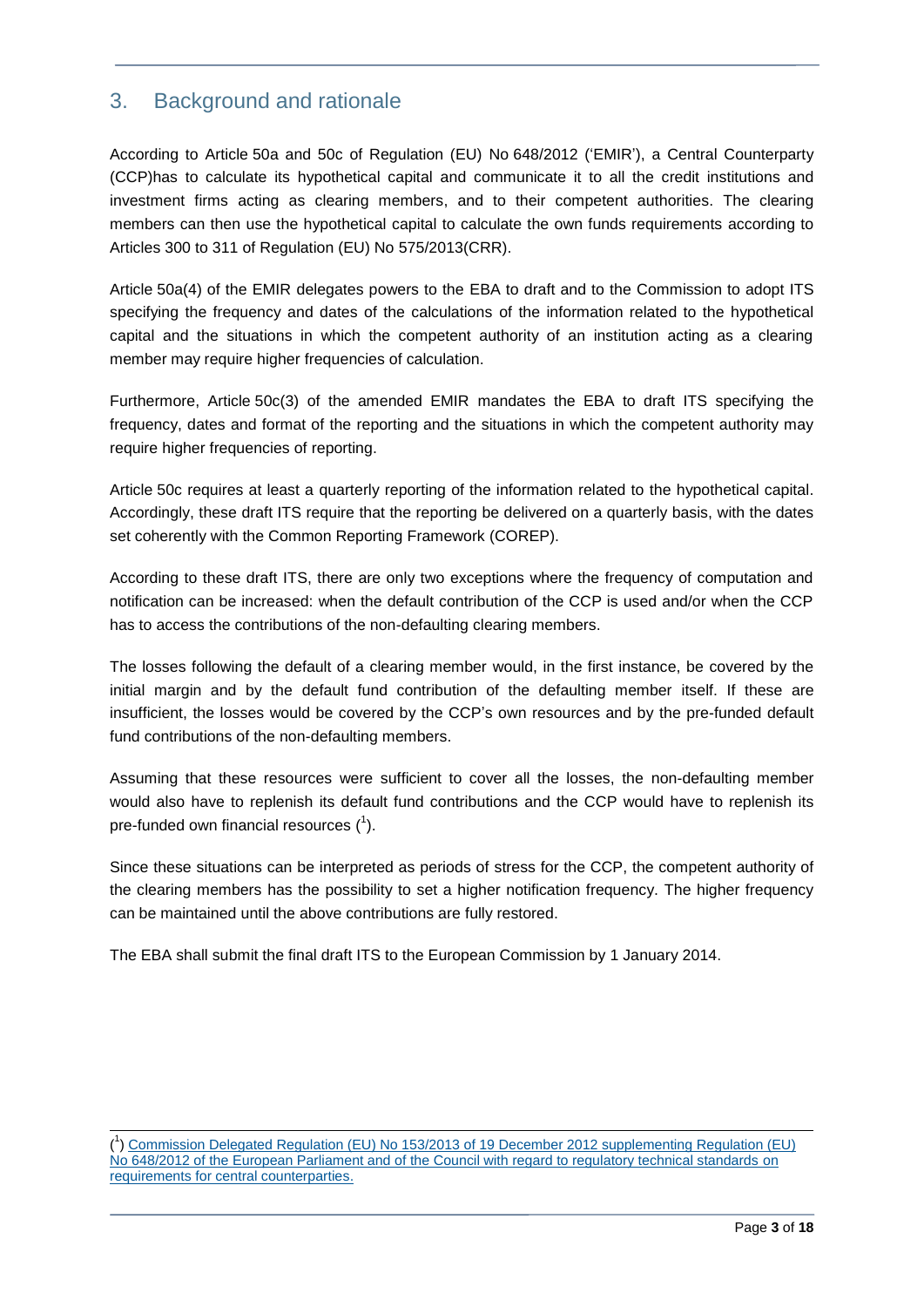4. Draft ITS on hypothetical capital of a Central Counterparty under Articles 50a and 50c of Regulation (EU) No 648/2012 (EMIR) as amended by Article 520 (1) of Regulation (EU) No 575/2013(Capital Requirements Regulation–CRR)

In between the text of the draft ITS that follows, further explanations on specific aspects of the proposed text are occasionally provided, which either offer examples or provide the rationale behind a provision, or set out specific questions for the consultation process. Where this is the case, this explanatory text appears in a framed text box.

#### **Contents**



EUROPEAN COMMISSION

Brussels, XXX [...](2012) **XXX** draft

# **COMMISSION IMPLEMENTING REGULATION (EU) No …/..**

**of XXX**

**[…]**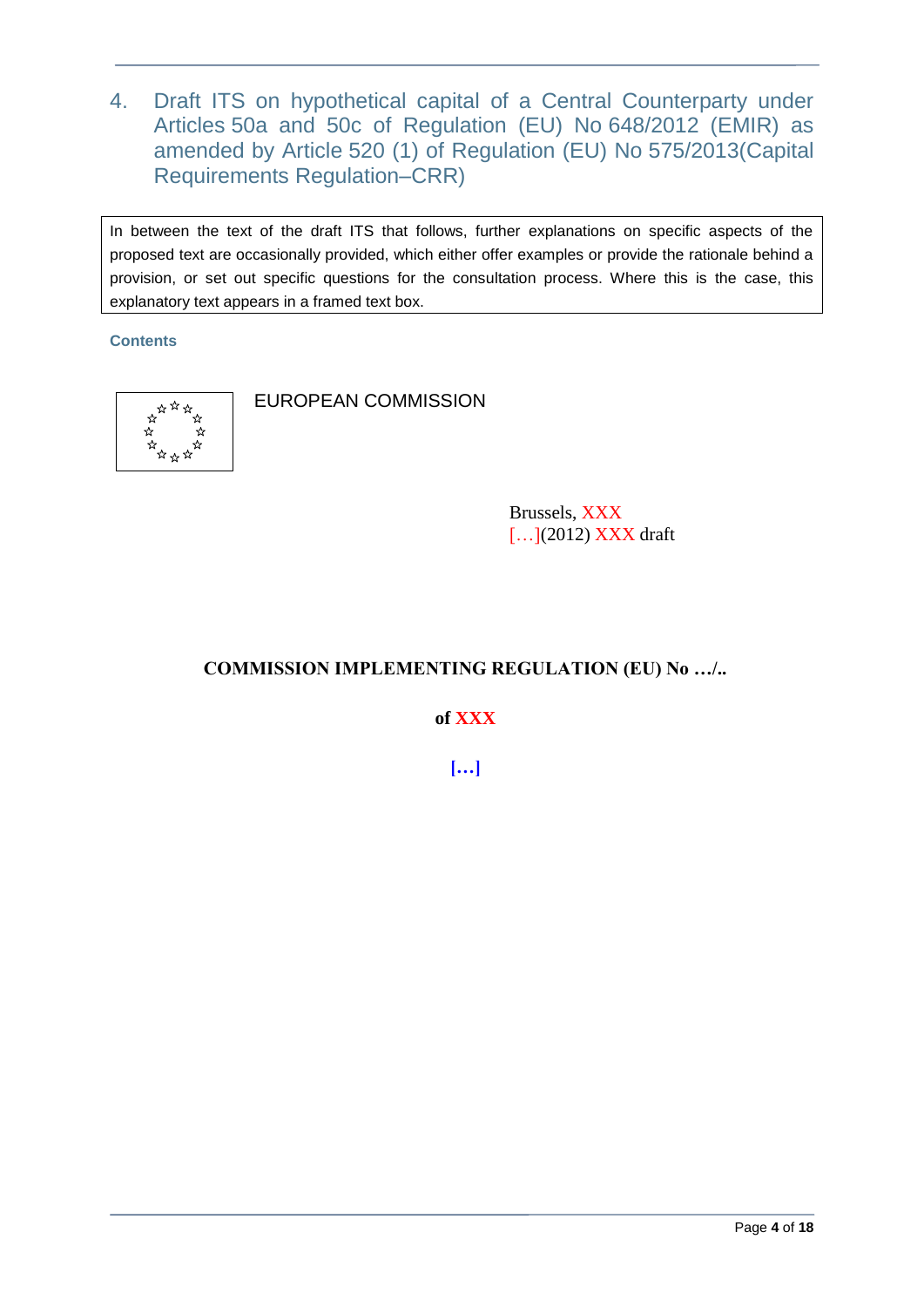## **COMMISSION IMPLEMENTING REGULATION (EU) No …/...laying down implementing technical standards with regard to the hypothetical capital of a Central Counterparty according to Regulation (EU) No 648/2012 as amended by Regulation (EU) No 575/2013 of the European Parliament and of the Council**

# **Of XXX**

#### THE EUROPEAN COMMISSION,

Having regard to the Treaty on the Functioning of the European Union,

Having regard to Regulation (EU) 648/2012 of 27 July 2012 of the European Parliament and of the Council on on OTC derivatives, central counterparties and trade repositories<sup>2</sup> and in particular Articles 50a and 50c thereof, as amended by Article 520 of Regulation (EU) No 575/2013,

#### **Explanatory text for consultation purposes**

For the convenience of the reader, we report here an extract of the text of Arts. 50a and 50c of the EMIR as amended by Art. 520 of Regulation (EU) No 575/2013. These articles introduce the mandates for the EBA to draft the technical aspects (dates, frequencies and formats) concerning CCP's reporting on information related to hypothetical capital.

In particular Art. 50a requires to specify the calculation dates and situations in which a competent authority can ask for higher frequencies of calculation:

'*Article 50a*

*Calculation of K<sub>CCP</sub>* 

- *1. For the purposes of Article 308 of Regulation (EU) No 575/2013 of the European Parliament and of the Council of 26 June 2013 on prudential requirements for credit institutions and investment firms, where a CCP has received the notification referred to in Article 301(2)(b) of that Regulation, it shall calculate*  $K_{CCP}$  *as specified in paragraph 2 of this Article for all contracts and transactions it clears for all its clearing members falling within the coverage of the given default fund.*
- *2. A CCP shall calculate the hypothetical capital (K<sub><i>CCP*</sub>) *as follows:*

*[…]*

- *3. A CCP shall undertake the calculation required by paragraph 2 at least quarterly or more frequently where required by the competent authorities of those of its clearing members which are institutions.*
- *4. EBA shall develop draft implementing technical standards to specify the following for the purpose of paragraph 3:*

*(a) the frequency and dates of the calculation laid down in paragraph 2;*

*(b) the situations in which the competent authority of an institution acting as a clearing member may require higher frequencies of calculation and* 

l <sup>2</sup> OJ L 201, 27.7.2012,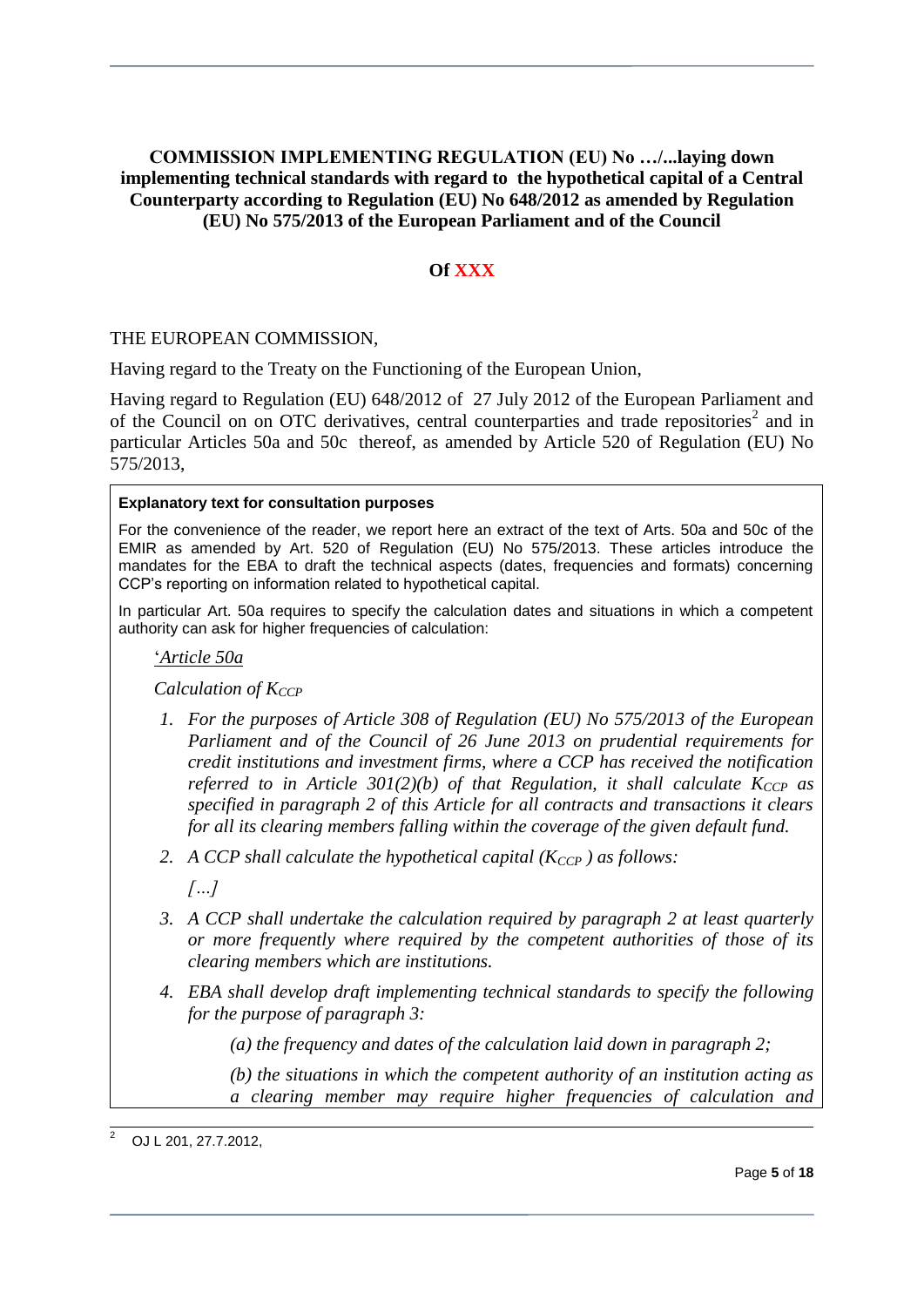*reporting than those referred to in point (a).*

*EBA shall submit those draft implementing technical standards to the Commission by 1 January 2014.*

*Power is conferred on the Commission to adopt the implementing technical standards referred to in the first subparagraph in accordance with Article 15 of Regulation (EU) No 1093/2010.*'

Art. 50c requires to specify the dates, formats and situations in which a competent authority can ask for higher frequencies of reporting:

'*Article 50c*

*Reporting of information*

*1. For the purposes of Article 308 of Regulation (EU) No 575/2013, a CCP shall report the following information to those of its clearing members which are institutions and to their competent authorities:*

*(a) the hypothetical capital*  $(K_{CCP})$ *;* 

*(b) the sum of pre-funded contributions (DF CM );*

*(c) the amount of its pre-funded financial resources that it is required to use by law or due to a contractual agreement with its clearing members - to cover its losses following the default of one or more of its clearing members before using the default fund contributions of the remaining clearing members (DF CCP );*

*(d) the total number of its clearing members (N);*

*(e) the concentration factor (β), as set out in Article 50d;*

*(f)*<sup>3</sup> the sum of all of the contractually committed contributions  $DF^{c}$ <sub>CM</sub>.

*Where the CCP has more than one default fund, it shall report the information in the first subparagraph for each default fund separately.*

- *2. The CCP shall notify those of its clearing members which are institutions at least quarterly or more frequently where required by the competent authorities of those clearing members.*
- *3. EBA shall develop draft implementing technical standards to specify the following:*

*(a) the uniform template for the purpose of the reporting specified in paragraph 1;*

*(b) the frequency and dates of the reporting specified in paragraph 2;*

*(c) the situations in which the competent authority of an institution acting as a clearing member may require higher frequencies of reporting than those referred to in point (b).*

*EBA shall submit those draft implementing technical standards to the Commission by 1* 

 $3$  Explanatory text for consultation purposes: point (f) in the list above is not required for the calculation of the hypothetical capital of a CCP under Article 308 of Regulation 575/2013 (CRR). It is nonetheless required in Article 50c of Regulation 648/2012 (EMIR), as amended by Regulation 575/2013; hence it has been included in these proposed draft Technical Standards.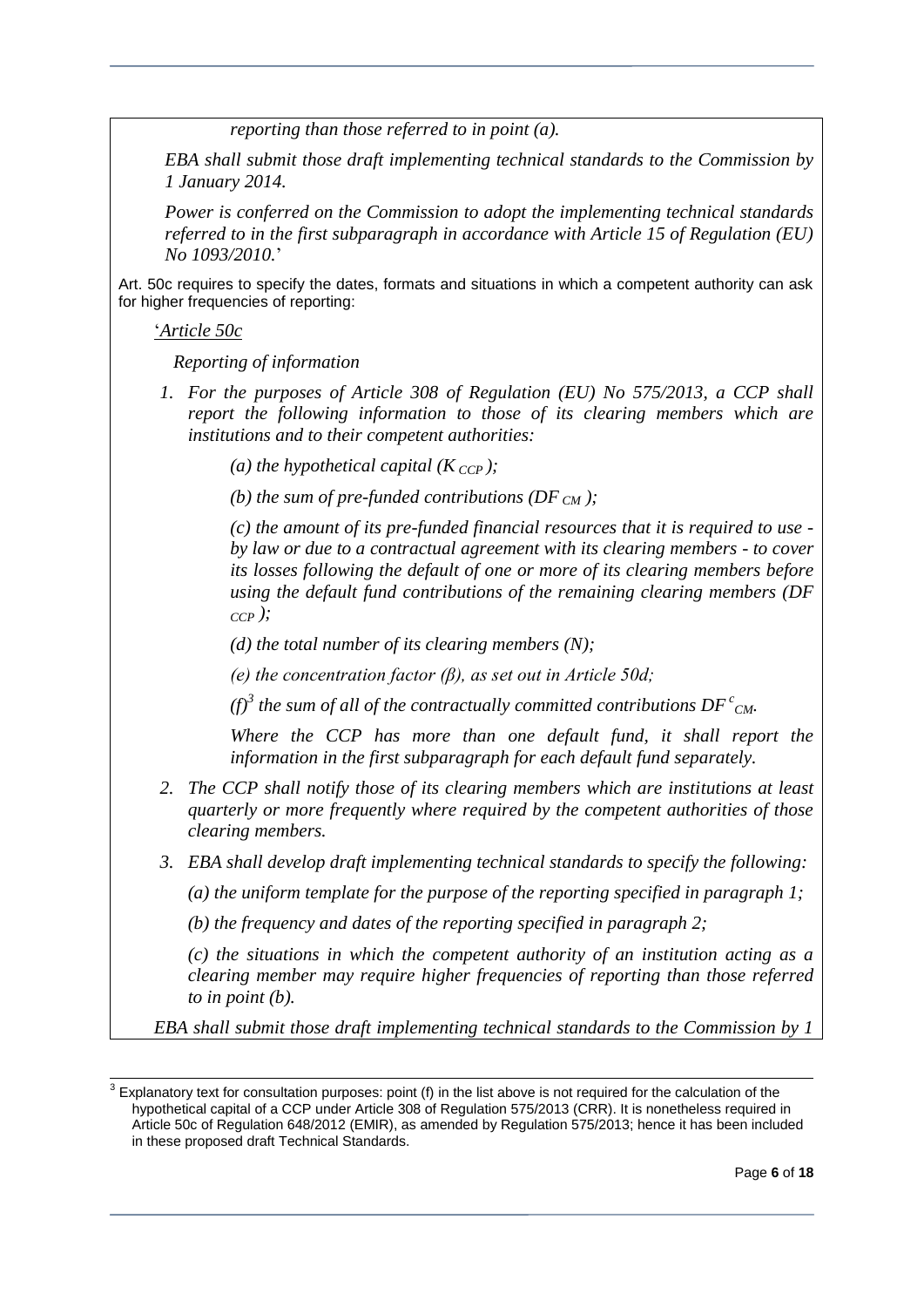*January 2014.*

*Power is conferred on the Commission to adopt the implementing technical standards referred to in the first subparagraph in accordance with Article 15 of Regulation (EU) No 1093/2010.*'

Whereas:

- (1) Credit institutions are currently reporting their capital requirements on a quarterly basis. Therefore, in order to minimise inconsistencies in the reference dates between credit institutions and Central Counterparties ('CCPs') which could lead to increased costs, reference dates for the calculation of the information to be notified by the CCPs should be coherent with the reference dates already set for credit institutions.
- (2) The remittance dates should be delayed by one week with respect to the date of calculation in order to allow the CCPs to perform all the internal controls and complete the necessary approval process.
- (3) Based on Regulation (EU) 648/2012 the losses following the default of a clearing member would, in the first instance, be covered by the initial margin and by the default fund contribution of the defaulting member itself. When these turn out to be insufficient, the losses are covered by the CCPs' pre-funded own financial resources in the default waterfall and by the pre-funded default fund contributions of the nondefaulting members. During this time, the frequency of reporting should be increased in order to keep the other non-defaulting clearing members and the competent authorities updated. The CCPs should have the technical capabilities and the internal processes in place in order to compute and deliver the information related to the hypothetical capital under these stress situations.
- (4) According to Art. 36(3) of the Commission Delegated Regulation (EU) No 153/2013 of 19 December 2012 supplementing Regulation (EU) No 648/2012 of the European Parliament and of the Council with regard to regulatory technical standards on requirements for central counterparties,<sup>4</sup> a CCP has to to replenish its pre-funded own financial resources in the default waterfall within one month. For this reason, the calculation and reporting in these situations should be set to frequencies higher than one month.
- (5) The provisions in this Regulation are closely linked, since they deal with the calculation and reporting of the hypothetical capital of a CCP. To ensure coherence between those provisions, which should enter into force at the same time, and to facilitate a comprehensive view and compact access to them by persons subject to those obligations, it is desirable to include all the implementing technical standards required by Regulation (EU) No 575/2013 in a single Regulation.
- (6) This Regulation is based on the draft implementing technical standards submitted by the European Banking Authority to the Commission.
- (7) The European Banking Authority has conducted open public consultations on the draft implementing technical standards on which this Regulation is based, analysed the potential related costs and benefits and requested the opinion of the Stakeholder Group established in accordance with Article 37 of Regulation (EU) No 1093/2010.

j

<sup>4</sup>OJ, L52, 23.02.2013, p.61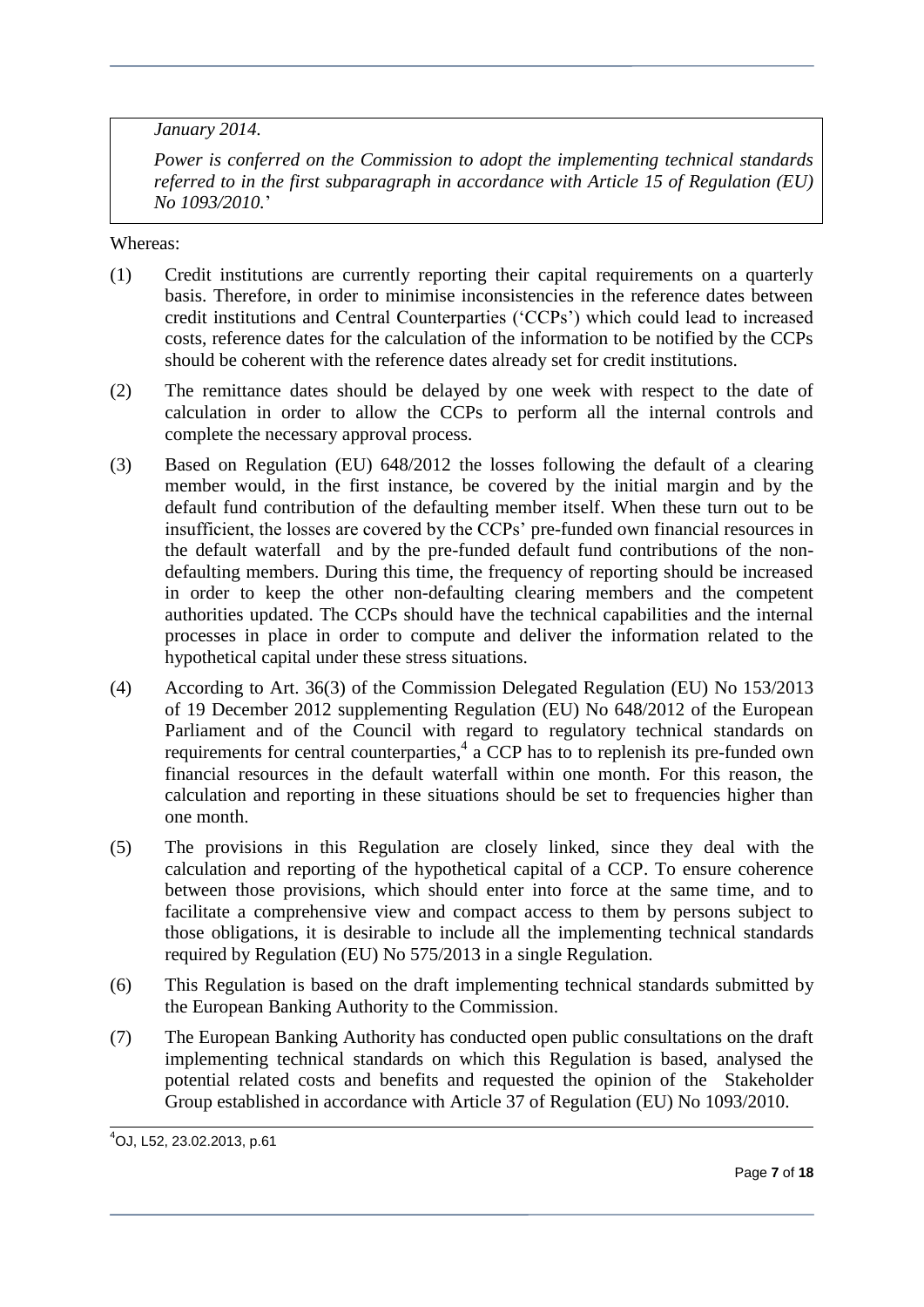## HAS ADOPTED THIS REGULATION:

# *Article 1*

#### *Frequency and dates of the calculation required by Article 50a(3) of Regulation (EU) 648/2012*

- 1. The frequency of the calculation specified in paragraph 3 of Article 50a of Regulation (EU) 648/2012 shall be quarterly unless the conditions of paragraph 1 of Article 3 are met, in which case they shall be either weekly or daily, depending on the seriousness of the situation, including the degree of depletion or potential depletion of the pre-funded financial resources.
- 2. Where the frequency of the calculation of paragraph 1 is quarterly, the dates of calculation shall be: 31st March, 30th June, 30th September and 31st December, with reference date of calculation the previous working day.
- 3. Where a weekly or daily frequency of calculation is required according to paragraph 1 of Article 3, the dates of calculation shall be as soon as possible and no later than the day following the date of the request of the competent authority.
- 4. Where the day of the calculation of paragraph 1 is a public holiday, Saturday or Sunday, the calculation shall be carried out on the following working day.

## *Article 2*

## *Frequency, dates and uniform format of the reporting required by Article 50c(2) of Regulation (EU) 648/2012*

- 1. The frequency of the reporting specified in paragraph 2 of Article 50c of Regulation (EU) 648/2012 shall be the same as the frequency of calculation specified in paragraph 1 of Article 1.
- 2. Where the frequency of the reporting of paragraph 1 is quarterly, the remittance dates shall be within five working days after the calculation dates set in Article 1.
- 3. Where a weekly frequency of reporting is required according to paragraph 1 of Article 3, the CCP shall notify its clearing members and report to the competent authorities as soon as possible and no later than the five working days following the date of the request of the competent authority.
- 4. Where a daily frequency of reporting is required according to paragraph 1 of Article 3, the CCP shall notify its clearing members and report to the competent authorities as soon as possible and no later than the working day following the date of the request of the competent authority.
- 5. Where the day of the reporting of paragraph 1 is a public holiday, Saturday or Sunday, the reporting shall be transmitted on the following working day.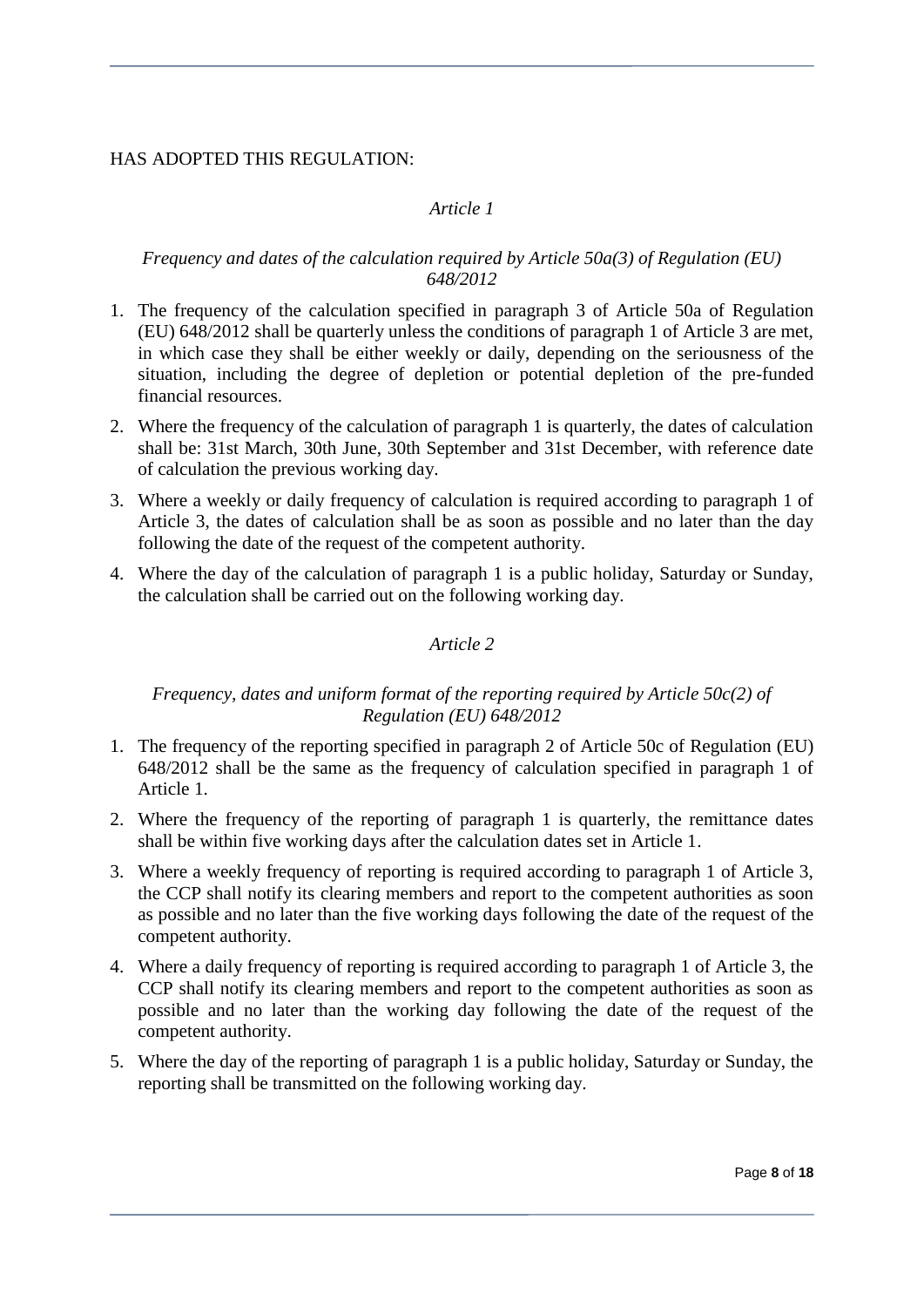- 6. The reporting specified in paragraph 1 shall be submitted using the template set out in Annex I (*CCP Reporting*) completed according to the instructions set out in Annex II (*Instructions for CCP Reporting*).
- **Q 1. Do you agree with the frequencies, dates and formats set in Articles 1 and 2?**
- **Q 2. Do you agree that the remittance dates should be set to five working dates after calculation under normal circumstances?**
- **Q 3. Should the reporting frequency be higher in order to allow those clearing members that need to compute their capital requirements more frequently to do so? What would be the proper frequency and appropriate remittance dates?**

## *Article 3*

*Conditions for higher frequencies of calculation and reporting according to Articles 50a, third subparagraph and 50c, second subparagraph of Regulation (EU) 648/2012*

- 1. By virtue of Article 50a, third subparagraph and Article 50c, second subparagraph of Regulation (EU) 648/2012, competent authorities of an institution acting as a clearing member may require higher frequency of calculation and reporting than those required in Article 1 in the following situations:
	- (a) where, following the default of one clearing member, a CCP is obliged to use any portion of its pre-funded own financial resources in the default waterfall in accordance with Article 43 of Regulation (EU) 648/2012; and/or
	- (b) where, following the default of one clearing member a CCP is obliged to make use of the default fund contributions of non-defaulting clearing members in accordance with Article 42 of Regulation (EU) 648/2012.
- 2. Where a higher frequency of calculation and reporting is required according to point (a) of paragraph 1, it shall apply until the CCP's pre-funded own financial resources in the default waterfall are restored at the levels set in Article 36 of the Commission Delegated Regulation (EU) No  $153/2013$ <sup>5</sup>
- 3. Where a higher frequency of calculation and reporting is required according to point (b) of paragraph 1, it shall apply until the default fund contributions of the non-defaulting members are restored at the levels set in Article 42 of Regulation (EU) No 648/2012.<sup>6</sup>

**Q 4. Do you agree with the conditions set in Article 3? Would you add or change any of the conditions set in this Article?**

l  $5$ OJ, L52, 23.02.2013, p.61 <sup>6</sup>OJ, L201, 27.07.2012, p.1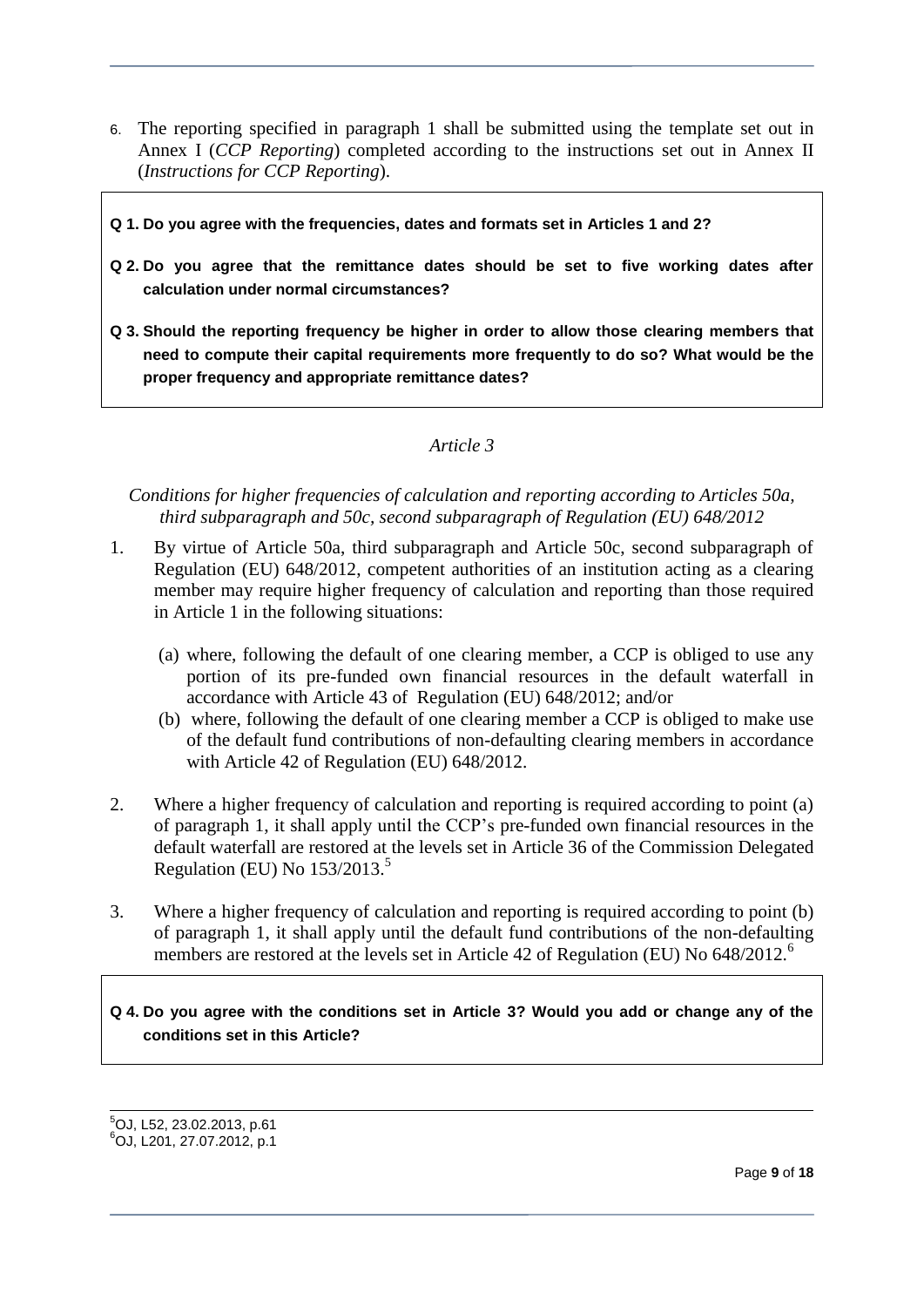#### *Article 4*

This Regulation shall enter into force on the twentieth day following that of its publication in the Official Journal of the European Union.

This Regulation shall be binding in its entirety and directly applicable in all Member States. Done at Brussels,

> *For the Commission The President*

*On behalf of the President*

*[Position]*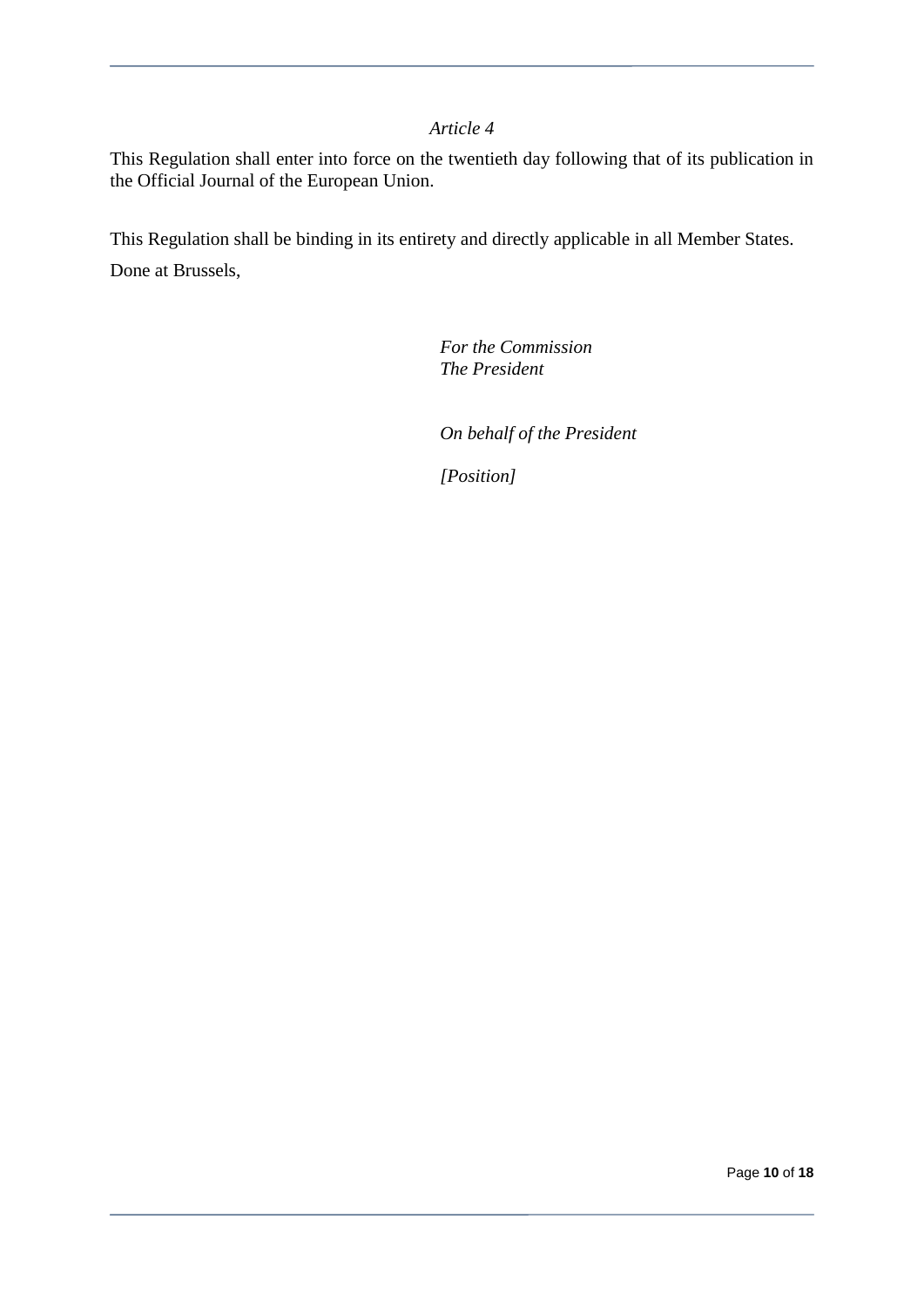# **ANNEX**

Annex I: Template for CCP reporting

Annex II: Instructions for the Template for CCP reporting

[Separate files]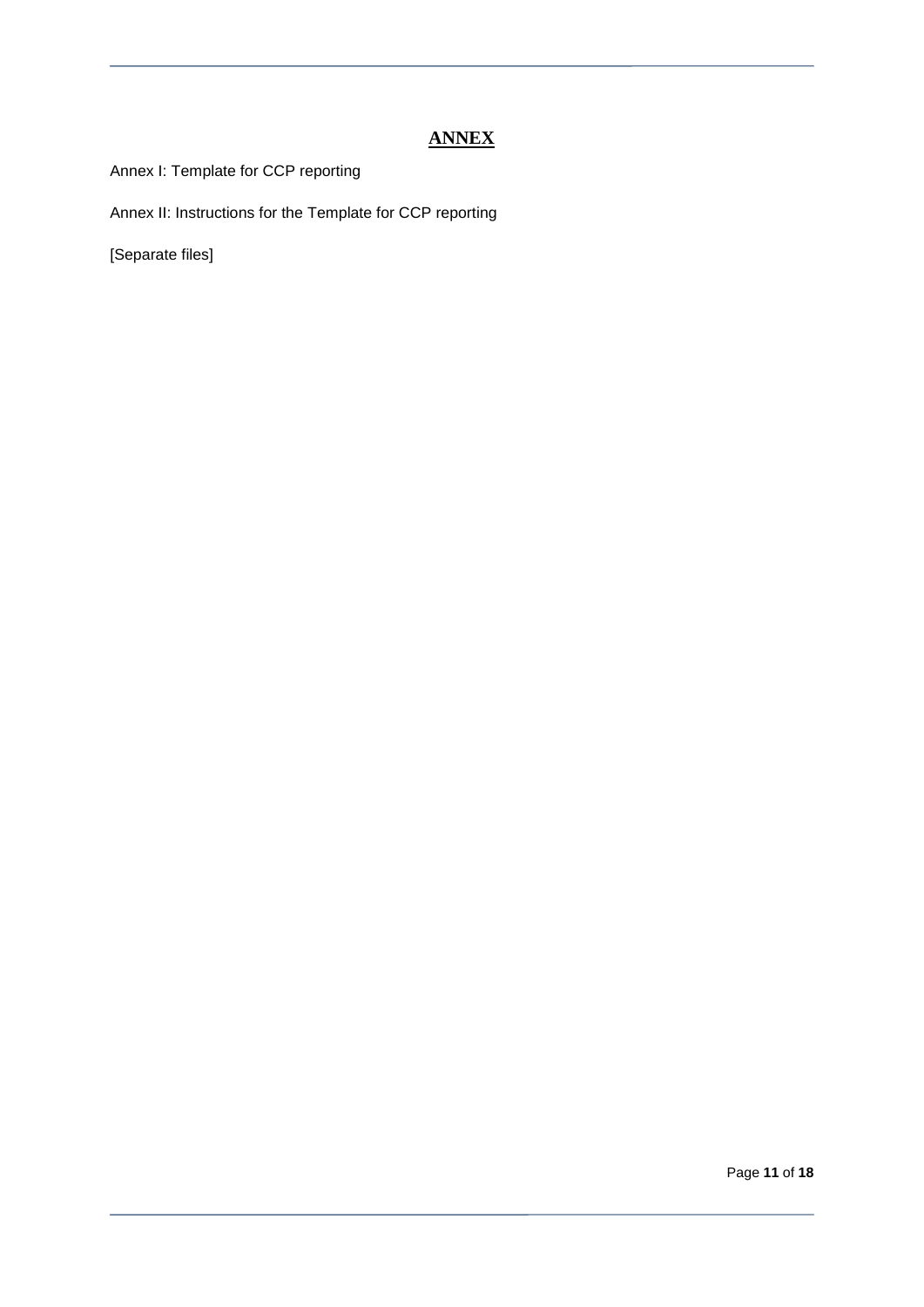# 5. Accompanying documents

## 5.1 Draft cost–benefit analysis/impact assessment

#### **Introduction**

Pursuant to Article 15(1) second subparagraph of the EBA Regulation (Regulation (EU) No 1093/2010 of the European Parliament and of the Council), any draft technical standards developed by the EBA will have to be accompanied by a separate note on impact assessment (IA) which analyses the 'potential related costs and benefits' (unless such analyses are disproportionate in relation to the scope and impact of the draft technical standard concerned or in relation to the particular urgency of the matter).

Article 50a and 50c of the amended EMIR requires the EBA to develop draft Implementing Technical Standards (ITS) relating to: (i) the frequencies and dates according to which Central Counterparties (CCPs) shall compute hypothetical capital; (ii) the frequencies, dates and formats according to which CCPs shall notify to clearing members and the supervisors the latter variables listed in Article 50c points (a) to (g); (iii) the situations in which the competent authority of an institution acting as a clearing member may require higher frequencies of calculation and reporting than those specified under points (i) and (ii).

#### **Problem definition and objectives**

Robustly risk-managed and resilient institutions, in relation to central clearing transactions, contribute to the general regulatory objectives of financial stability and systemic risk mitigation.

By specifying the frequency of calculation of hypothetical capital, the notification standards covering variables related to the default fund and the conditions under which notification to clearing members and supervisors can be required at a higher frequency, the proposed ITS contributes to establishing effective and harmonised supervisory practices. Effective and harmonised supervision is instrumental in ensuring that institutions are robustly risk-managed and resilient and, consequently, in achieving the above-mentioned objectives of financial stability and systemic risk mitigation.

#### **Baseline scenario**

In the past, regulatory framework credit institutions and investment firms were not required to hold regulatory capital against the risk exposure stemming from the participation in the default fund of CCPs. The calculation and use of hypothetical capital for regulatory purposes is a new requirement for credit institutions, and so are the reporting requirements for hypothetical capital and the variables related to the default fund.

In order to assess the impacts of the proposed ITS, and related costs and benefits, two specific features of the baseline need to be considered:

Page **12** of **18** a) The above-mentioned requirements are newly introduced by the CRR and not by the proposed draft ITS. By establishing the related frequencies of calculation, and frequencies,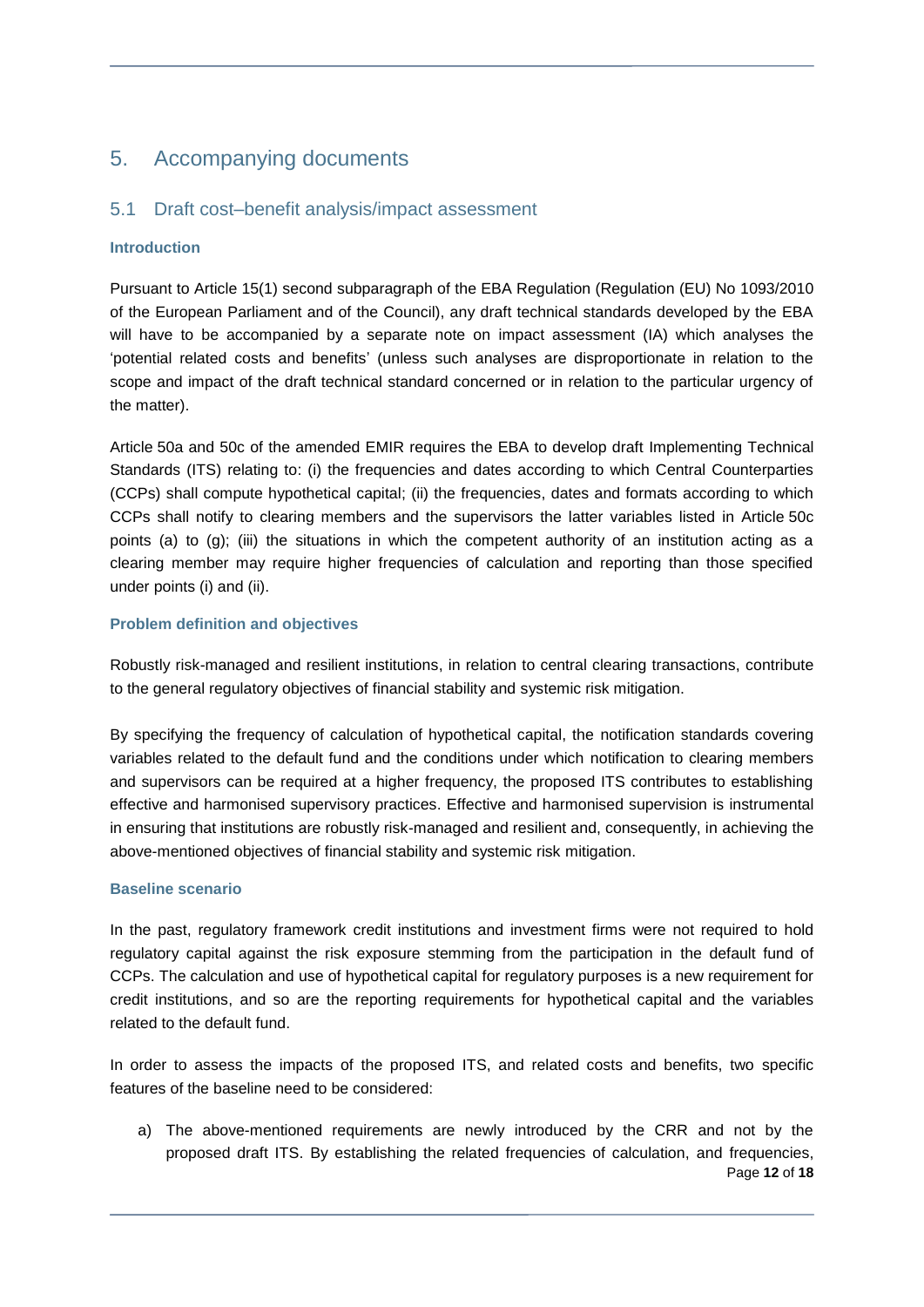dates and formats of notification, the proposed ITS only marginally affect potential costs and benefits arising from the CRR provisions.

b) Even though the mentioned requirements are new, it is expected that all the required data and information are already available to CCPs as a result of currently existing margining, prefunded contributions andrisk management practices carried out in the activities of central clearing.

#### **Impacts on institutions, regulators and markets**

The realisation of the regulatory objectives of effective and harmonised supervision, and their contribution to overall financial stability and systemic risk mitigation, constitute the benefits of the proposed ITS.

The overall qualitative assessment of the provisions proposed in the draft ITS relies on the expectation of no material costs arising, for both CCPs (compliance costs) and the supervisory authorities of the clearing members (costs of supervision), as a result of the reporting requirements included in Articles 50a and 50c of the amended EMIR. Such expectation is grounded on the very limited scope of content of such requirements as well as on the assessment of the currently existing market practices (see 'Baseline' above).

The proposals in the ITS relate to the standalone notification, the circumstances triggering more frequent notification and the proposed levels of higher frequency are not expected to substantially affect costs for CCPs and the supervisory authorities of the clearing members.

**Q 5. Do you agree with the assessment of non-materiality of costs arising, for clearing members, supervisors and CCPs, from the calculation and notification requirements set out in Article 299 of the CRR? If not, could you provide an estimate of the relative increase in operational costs resulting from the requirements? (Please specify whether costs are one-off or ongoing, and which requirement mostly drives these costs.)**

#### **Links with wider reporting framework: integration in COREP or standalone notification**

In introducing the proposed notification requirements in the existing overall regulatory reporting framework, the EBA gave consideration to whether such notification requirements should constitute a new standalone framework or be included as an additional segment of the already existing COREP reporting framework. The advantages and disadvantages of the two approaches are reported below.

**Option 1:** Integration of the proposed notification requirements within the COREP framework

Advantages: The integration of the notification to supervisors within the COREP framework could minimise the administrative burden embedded in the coexistence of several different reporting frameworks, each characterised by own and potentially different dates, formats and frequencies. This advantage is, however, mitigated by the fact that no material compliance costs are expected to arise, for CCPs, as a consequence of the required reporting tasks at a default quarterly frequency.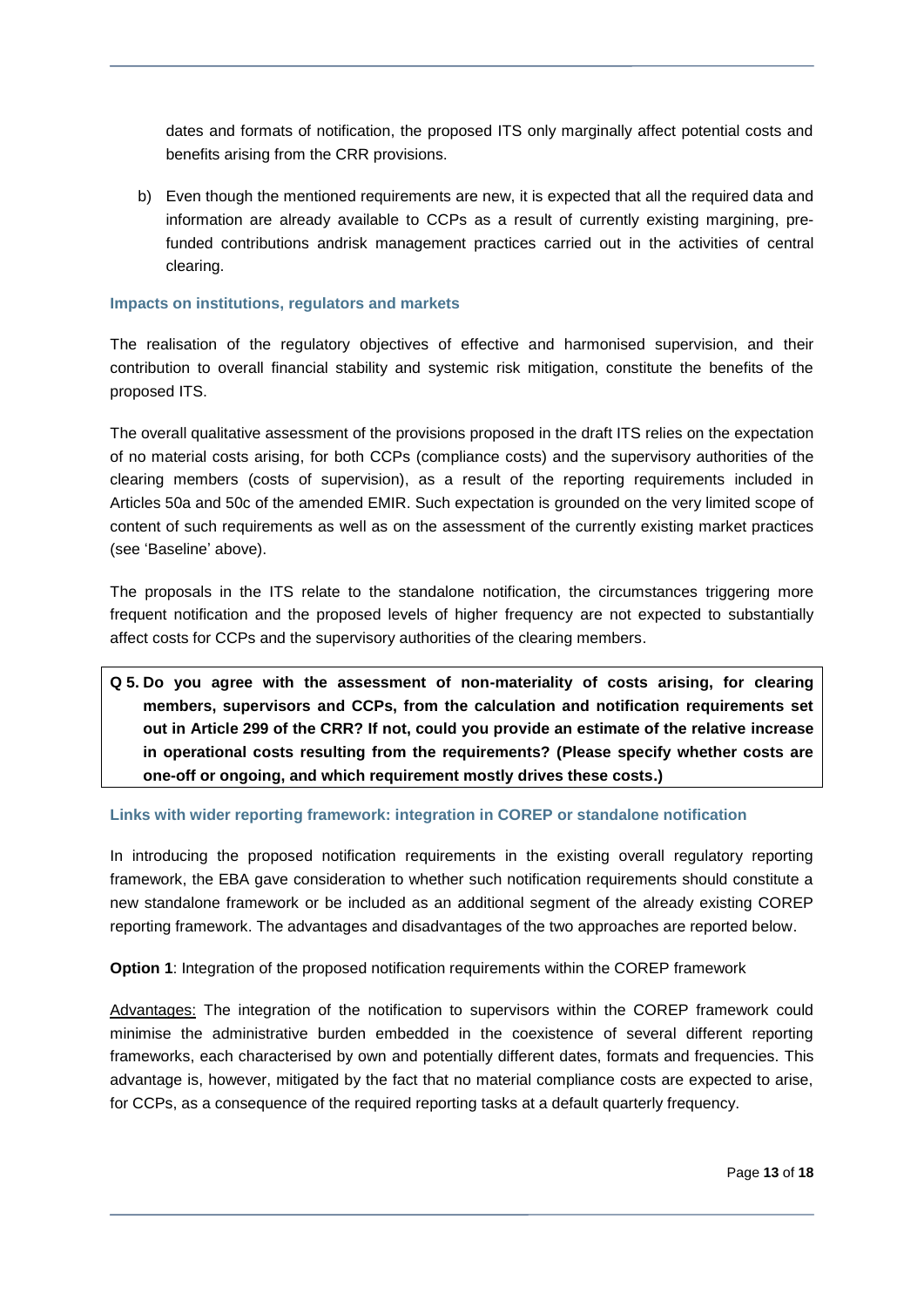Disadvantages: The scope for integrating the reporting requirements in the COREP framework is very limited, given that it could be implemented only in those jurisdictions that require the CCPs to hold a banking licence. According to available evidence, only afew jurisdictions in the EU currently supervise CCPs that hold a banking licence.

Unlike the other items reported within COREP, the hypothetical capital of a CCP and the identified quantities related to the features of the CCP's default fund do not refer, in this reporting framework, to any requirement imposed on CCPs.

**Option 2:** Inclusion of the notification requirements in a standalone framework

**Proposed option:** The disadvantages described under option 1 are arguments in favour of a standalone reporting framework, which is, consequently, the preferred option (option 2).

#### **Q 6. Do you agree with the choice of the standalone notification as preferred option?**

**Higher frequencies of notification under the exceptional circumstances specified in Article 3.**

In order to propose a higher frequency of calculation of the hypothetical capital as well as a higher frequency of notification, the EBA gave consideration to two alternative frequencies higher than the proposed default quarterly frequency. The advantages and disadvantages of the two approaches are reported below.

**Option 1:** Monthly frequency of notification

Advantages: Being higher than the default quarterly frequency, a monthly frequency of notification to clearing members and to the clearing members' supervisors could potentially ensure that:

- a) a more timely and effective supervision of the risks related to the participation to a CCP's default fund can be carried out by the supervisors of the clearing member in circumstances where such risks happen to increase, and
- b) a more timely and effective risk management reaction is warranted on the side of clearing members.

Disadvantages: According to the regulation applicable to CCPs  $(7)$ , however, the clearing members' contributions and the CCP's pre-funded own financial resources in the default waterfall have to be replenished within one month. A monthly frequency of notification turns out to be too low, in this respect, in that the time interval between two subsequent notifications is wide enough to include an event of stress to the default and the mandated replenishment of the latter. In other words, under monthly notification operations, a potential event of stress affecting the default fund of the CCP is likely to occur without either the supervisor or the clearing members being notified in a timely manner.

Being higher than the default quarterly frequency, a monthly frequency of notification implies a larger administrative reporting burden, which, however, is not expected to be material.

 $\overline{a}$ 

 $(7)$  OJ, L52, 23.02.2013.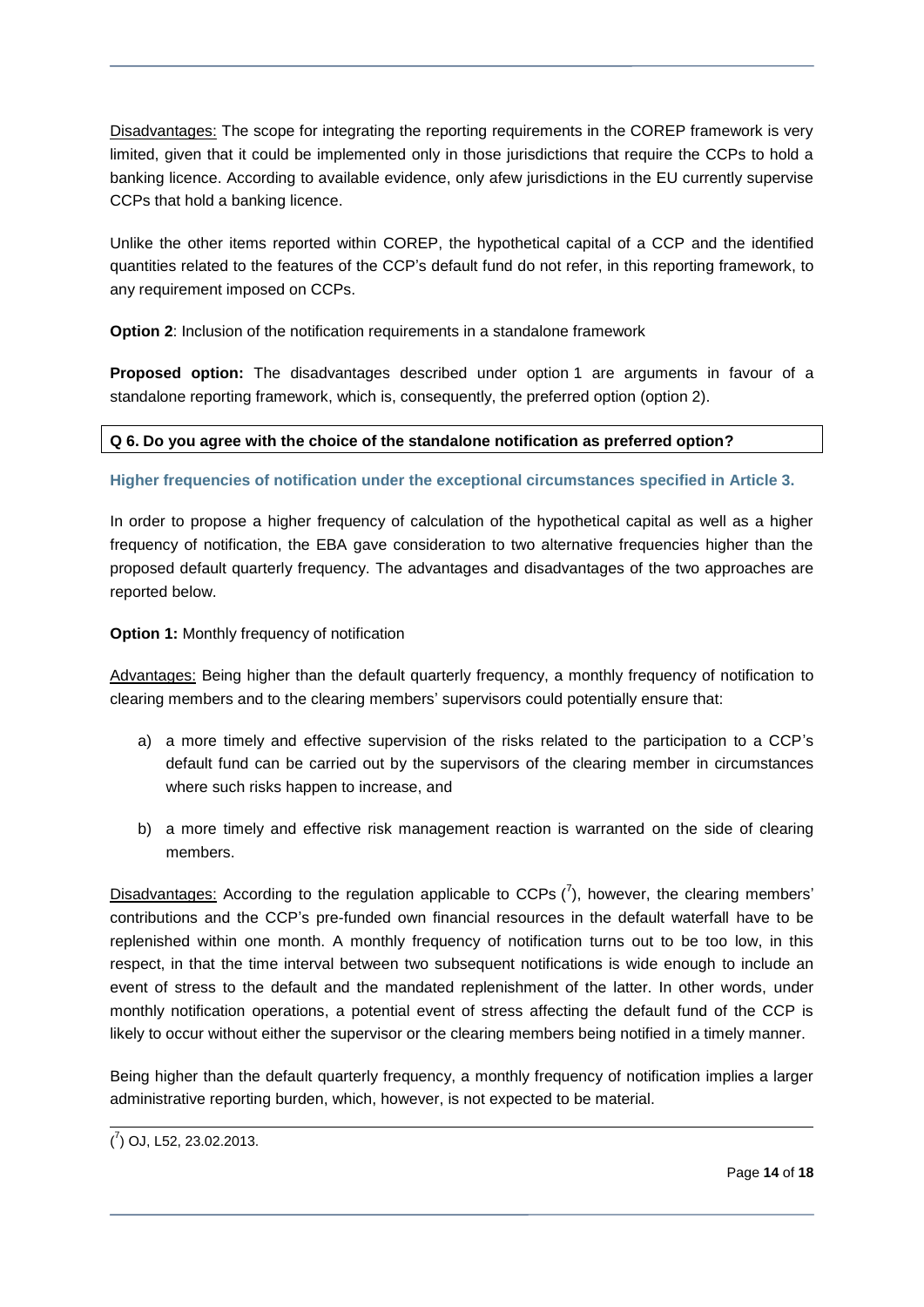**Option 2:** Frequency of notification higher than monthly: daily or weekly frequency

Advantages: A daily frequency guarantees, to a larger extent, the advantages described for the monthly frequency option in terms of timely supervision and clearing members' risk management. In particular, the frequency is compatible with the monthly requirement for the replenishment of the contributions to the CCP's default fund.

Disadvantages: Being higher than the default quarterly frequency and the alternative monthly frequency, a daily or weekly frequency of notification implies a larger administrative reporting burden which, however, is not expected to be material.

Proposed option: Given the considerations presented above, the daily frequency of notification is the preferred option (option 2).

**Q 7. Could you estimate the relative increase in operational costs resulting from switching from a quarterly frequency to a daily frequency of reporting?**